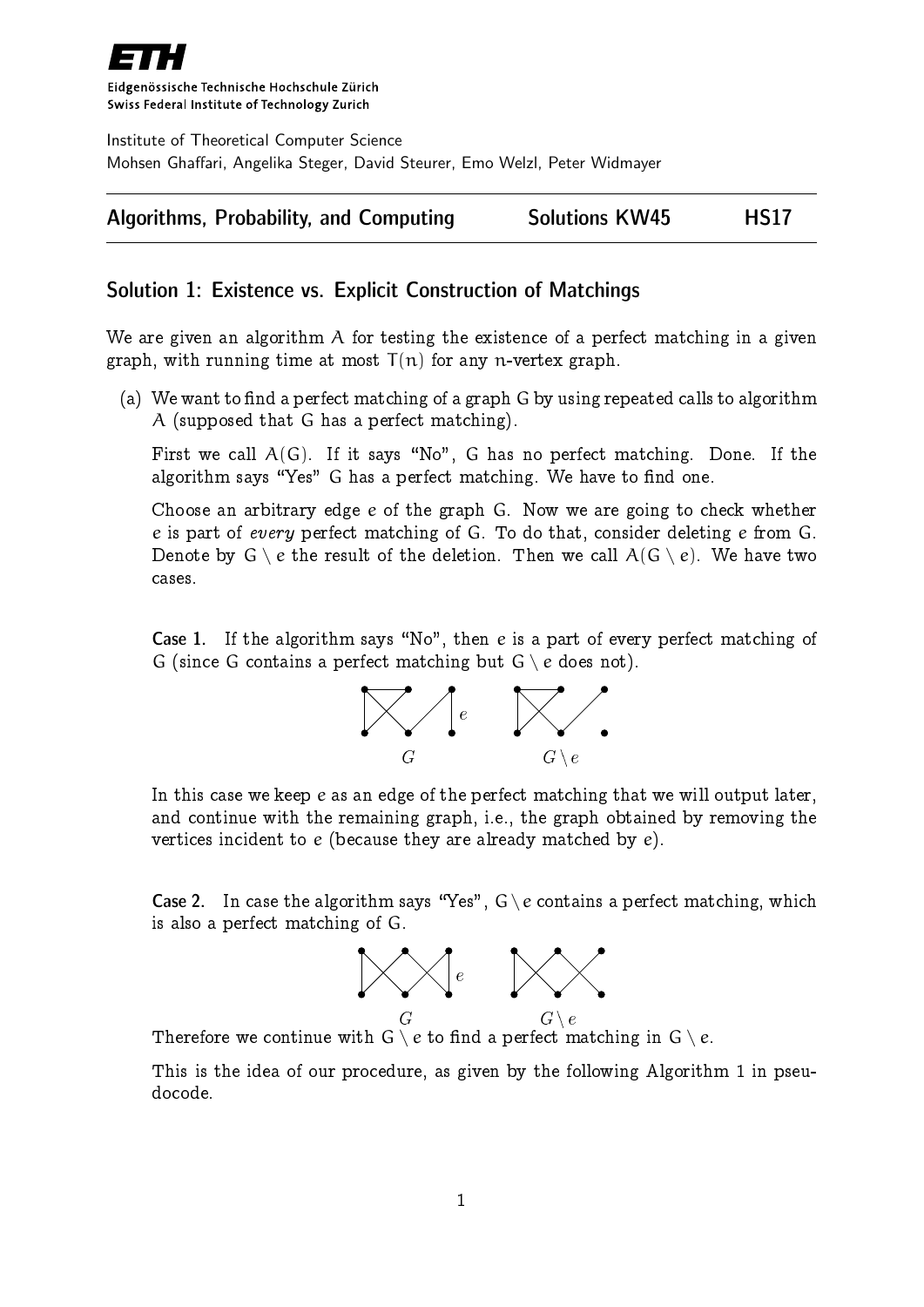```
Algorithm 1: Finding a Perfect Matching in a Graph
    Input: a graph G = (V, E)Output: a perfect matching M of G if exists and 'No' if not
    IF A(G) = 'No' THEN
        RETURN 'No'
    ELSE
        M \leftarrow \emptysetWHILE M is not a perfect matching of G DO
           e \leftarrow an arbitrary edge in E
           IF A(G \setminus e) = 'No' THEN
               M \leftarrow M \cup \{e\}G \leftarrow the graph obtained by removing the vertices incident to eELSE
               G \leftarrow G \setminus eEND
        END
        RETURN M
    END
```
The correctness of the algorithm follows from the discussion above. What is the running time? One call to  $A(G)$  takes  $T(n)$  time. Then, we will potentially enter the while-loop. In each iteration of the loop at least one edge is removed from the graph and the number of vertices in the graph is always at most n. The time we need for the deletion of an edge or a vertex depends on a data structure used in the test A, so let us denote it by  $t(n)$ , when we are dealing with a graph with n vertices. Then the worst-case total running time is at most  $T(n) + O(m \cdot (t(n) + T(n))) =$  $O(mT(n))$ . Here,  $m := |E|$  as usual and we safely assume  $t(n) < T(n)$ .

If we use the algorithm from the lecture as  $\mathcal{A},$  we get a running time  $\mathrm{O}(\mathfrak{n}^{4.376}).$ 

(b) How can the above algorithm be used for finding a maximum matching in a given graph?

Let G be a graph with n vertices. The basic step is to decide whether G has a matching of size k (i.e., consisting of k edges). With this subroutine, we search for the maximum k by performing the binary search on  ${0.||n/2||}$  (note that if G contains a matching of size k then it also contains a matching of smaller size). Therefore the overall running time will be  $O(log n)$  multiplied by the time needed to decide whether G contains a matching of a given size.

Let us fix  $k \in \{0..\lfloor n/2 \rfloor\}$ . To decide whether G has a matching of size k, we construct an auxiliary graph  $G^*$  from  $G$  as follows. The vertex set of  $G^*$  is the vertex set of G plus additional  $n-2k$  vertices. The edge set of G<sup>\*</sup> is the edge set of G plus the following edges: we connect every vertex of G to each of the new vertices by an edge. This is our construction of G<sup>\*</sup>: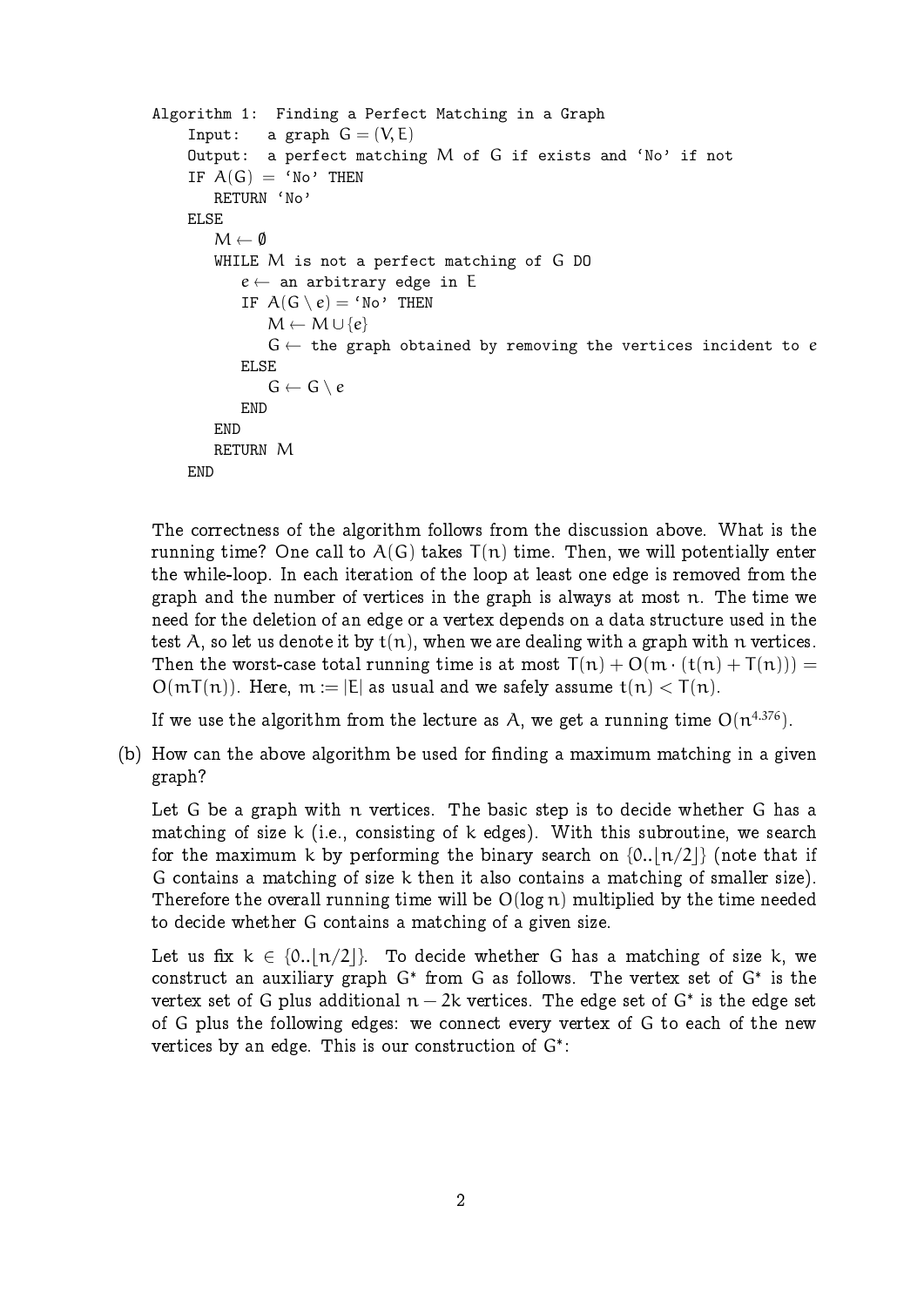

Lemma 1. G has a matching of size k if and only if  $G^*$  has a perfect matching.

Proof. Assume that G has a matching of size k. Take such a matching. There are  $n-2k$  vertices in G which are not incident to any edge of the matching. Then, in G these vertices can be matched with the additional vertices, which gives a perfect matching of G . Conversely, if we have a perfect matching of G , by removing the additional  $n-2k$  vertices and the edges incident to them we obtain a matching in G of size k.

In this way, deciding if G has a matching of size k reduces to deciding whether  $G^*$ has a perfect matching. We observe that G<sup>\*</sup> has  $2n-2k$  vertices and  $m+n(n-2k)$ edges, which are at most 2 ${\mathfrak n}$  and  ${\mathfrak m}+{\mathfrak n}^2={\rm O}({\mathfrak n}^2)$  respectively. Therefore, running the above binary search to find the appropriate maximum k and applying the result of (a) to finally find a matching of size  $k$  we can find a maximum matching of  $G$ in  $O(log (n)T(2n) + n^2T(2n)) = O(n^2T(2n))$  time.  $\Box$ 

## Solution 2: Approximating the Minimum Cut

- (a) In the lecture, it was pointed out that already the standard  $BASICMINCUT$  algorithm is implemented using (among other things), an array containing all the degrees of the vertices currently in the graph  $-$  for the purpose of efficiently selecting an edge u.a.r. for contraction. The only adaptation needed now is that after each contraction, we scan this array and maintain a global minimal degree ever seen. It is clear that this can be done in linear time per step and thus in  $\mathcal{O}(n^2)$ time in total.
- (b) We know from the lecture that contractions can only increase the size of a minimum cut but never decrease it. Since the edges incident to any one vertex always form a cut, each of the numbers that we could report in this algorithm corresponds to some cut in the original graph, which readily implies the claim.
- (c) For  $n < 2$ , the claim is empty. Let us now look at  $n > 2$ , let us fix a graph G of size n and a cut C of size  $\mu(G)$ . What is the probability that the event we are looking for occurs? There are two cases. Either, G contains a vertex of degree less than  $(1 + \alpha)\mu(G)$ . In that case, no matter what the further recursion would yield, we will always return a number at most that degree and thus the probability is 1. Or, all vertices in G have degree at least  $(1 + \alpha)\mu(G)$ . Then, there are at least  $(1+\alpha)\mu(G)\cdot\frac{n}{2}$  $\frac{\pi}{2}$  edges in the graph and the probability that we contract one from C is thus bounded by  $\frac{2}{(1+\alpha)n}$ . But then with the complement of this probability,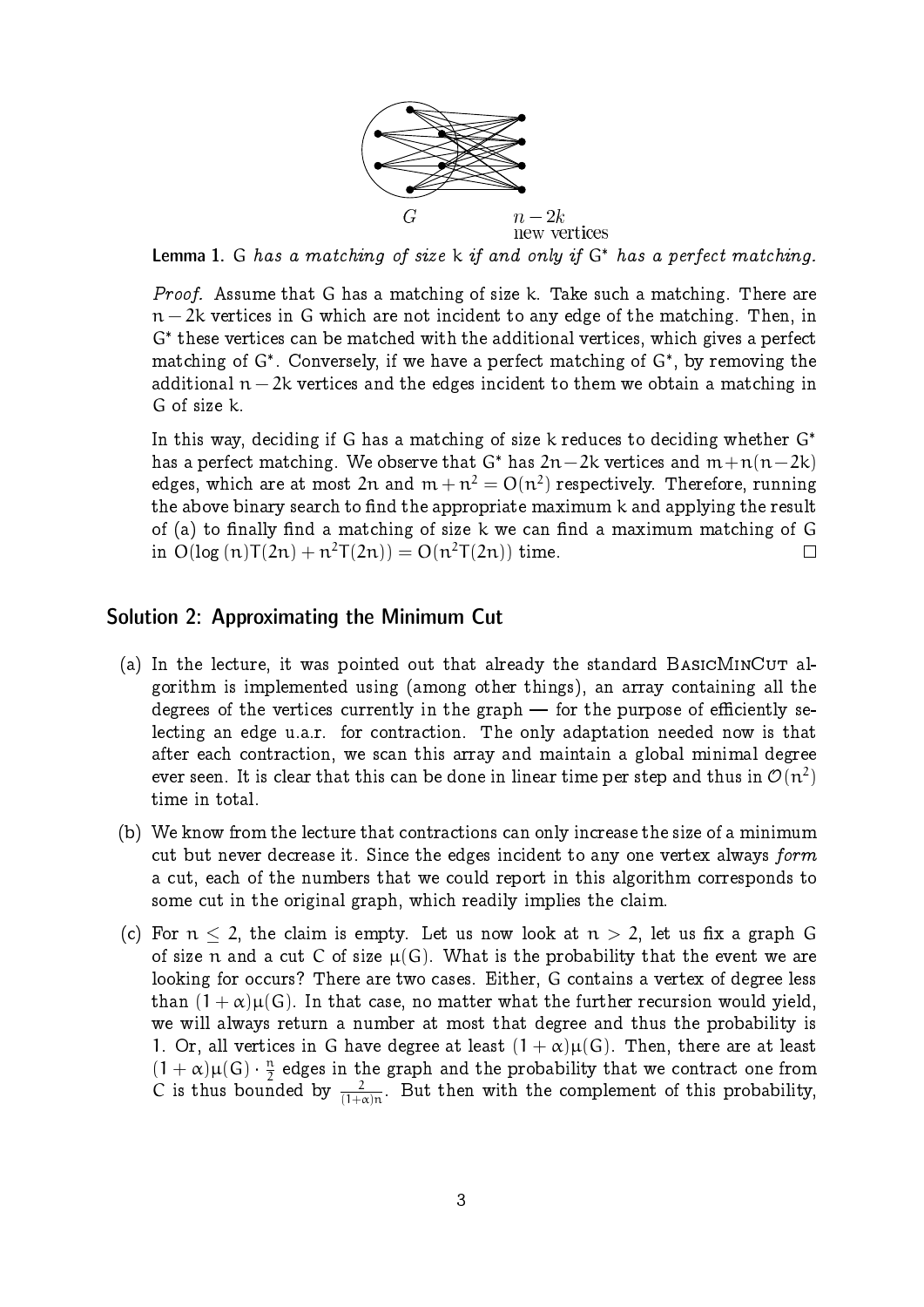the new graph  $G/e$  will still have a cut of size  $\mu(G)$  and by induction, the claim follows.

As for the calculation (which was not required), since  $p_{\alpha}(2) = 1$ , we just compute (for n sufficiently large)

$$
p_{\alpha}(n) \geq \prod_{i=3}^{n} \left(1 - \frac{2}{(1+\alpha)i}\right)
$$
  
=  $\exp\left(\sum_{i=3}^{n} \ln\left(1 - \frac{2}{(1+\alpha)i}\right)\right)$   
 $\stackrel{(1)}{\geq} \exp\left(\sum_{i=3}^{n} \left(-\frac{2}{(1+\alpha)i} - \left(\frac{2}{(1+\alpha)i}\right)^2\right)\right)$   
 $\stackrel{(2)}{\geq} \exp\left(-\frac{2}{1+\alpha}\left(H_n - \frac{3}{2}\right) - \frac{2\pi^2}{6}\right)$   
 $\stackrel{(3)}{\geq} \exp\left(-\frac{2}{1+\alpha}\ln n - \frac{2\pi^2}{6}\right)$   
=  $\Omega(n^{\frac{2}{1+\alpha}}),$ 

where (1) uses the inequality  $1 - \chi\geq e^{-\chi-\chi^2}$  for  $\chi\leq 0.68$  and  $\frac{2}{(1+\alpha)i} < 2/3 < 0.68$  for all  $\alpha\,>\,0$  and  $\mathfrak{i}\,\geq\,3;$  where  $(2)$  uses that  $\sum_{\mathfrak{i}=1}^\infty$ 1  $rac{1}{i^2} = \frac{\pi^2}{6}$  $\frac{\tau^2}{6}$  and  $\frac{2}{1+\alpha} < 2$  for  $\alpha > 0$ ; and where (3) uses  ${\sf H_n} - 3/2 \, < \, {\sf ln}\, {\sf n}$  (the difference between  ${\sf ln}\, {\sf n}$  and  ${\sf H_n}$  approaches the Euler-Mascheroni constant  $\gamma$ , which is about 0.577).

## Solution 3: Bounding the Number of Minimum Cuts

Given a graph  $G = (V, E)$ , let N be the number of minimum cuts in G. We want to show that  $\,\mathrm{N}\leq\left(\frac{\mathfrak{n}}{2}\right)$  $\binom{n}{2}$  where  $n \coloneqq |V|.$ 

Let  $C_1, \ldots, C_N$  be the minimum cuts in G. Then, we know that for each  $i \in \{1..N\}$ 

$$
Pr[C_i \text{ is found by Karger's algorithm BASICMINCUT}(G)] \geq \frac{1}{\binom{n}{2}}.
$$

(See Section 3.3 in the lecture notes.)

Now, we observe that for each two distinct indices  $\mathfrak{i}, \mathfrak{j} \in \{1..\textsf{N}\}$  the events "C $_\mathfrak{i}$  is found by  $\texttt{BASICMINCUT}(G)$ " and " $\texttt{C}_\texttt{j}$  is found by  $\texttt{BASICMINCUT}(G)$ " are disjoint (i.e. they never happen at the same time). To see this, consider the graph obtained at the termination of BASICMINCUT(G). It has only two vertices and these vertices (together with the "contraction history") uniquely determine a partition of the vertex set V. So we cannot